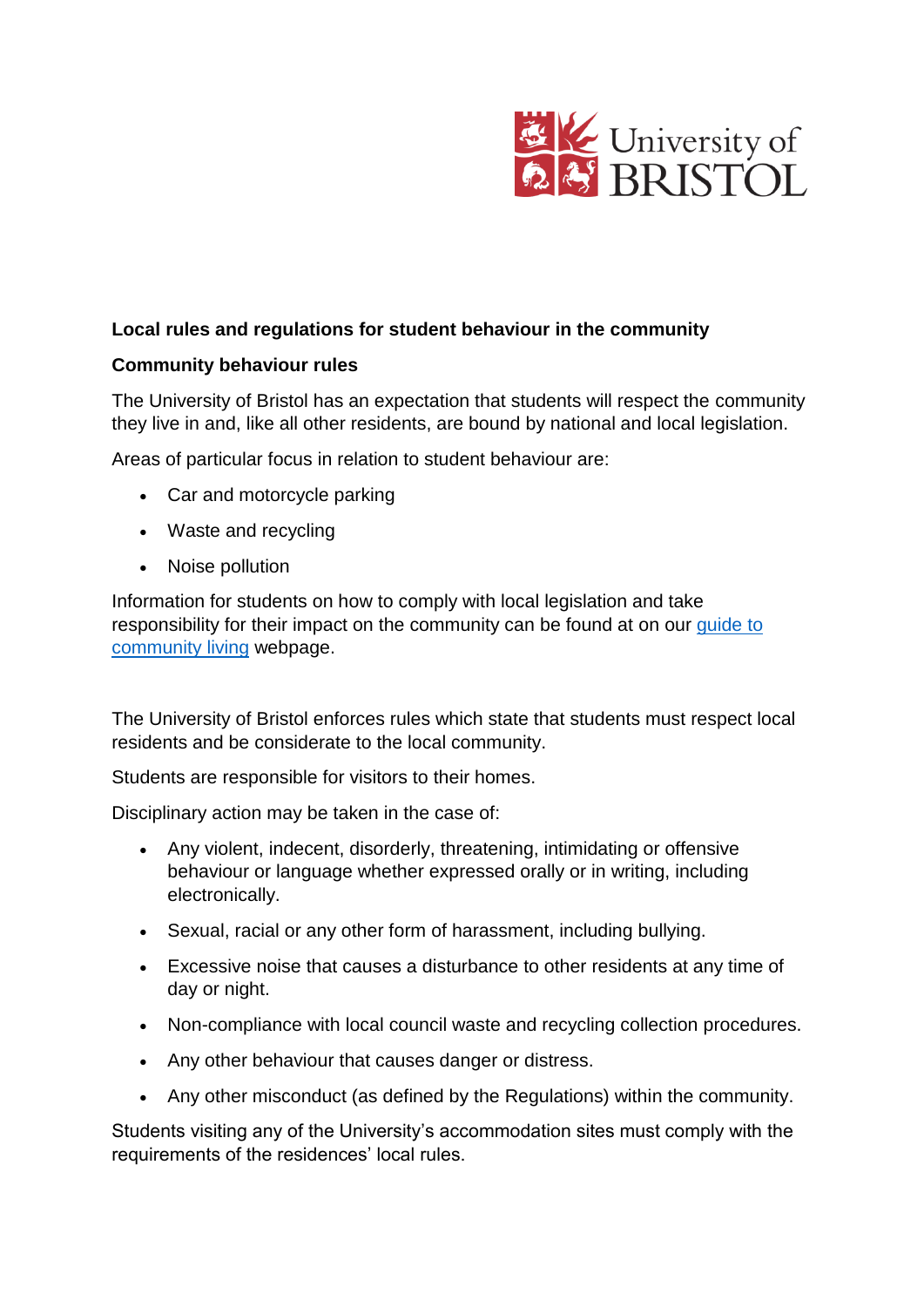Misconduct can be dealt with locally first by the Community Liaison Manager or the Head of Student Residential Life. Extreme cases will be referred to the Pro Vice-Chancellor.

The full [Student Disciplinary Regulations](http://www.bristol.ac.uk/media-library/sites/secretary/documents/student-rules-and-regs/student-disciplinary-regulations.pdf) are available on the University of Bristol website.

## **Breaches of community behaviour rules**

# **Complaints**

A clear procedure is in place to deal with complaints made by members of the community about students. It is expected that problems will be resolved at step one when students are made aware of the complaint and the potential consequences of their actions. Further complaints may result in referral to the Pro Vice Chancellor. If found guilty this will lead to a record of the misconduct being kept on the student's record, which may be referred to in references.

The procedure outline can also be found on our [guide to community living](http://www.bristol.ac.uk/accommodation/privately-rented/living-in-privately-rented-accommodation/living/) webpage.

# **Penalties**

Any student in breach of the community behaviour rules may incur one or more of the following penalties:

- A written reprimand;
- A caution, which means that no immediate punishment is imposed, but if the student is found guilty of misconduct on a subsequent occasion within a specified time, he or she will then be dealt with for both offences;
- A fine not exceeding £250 at local level;
- The requirement to pay compensation;
- The requirement to give and comply with a written statement as to future behaviour;
- The requirement to attend a specified course or programme and to pay the reasonable cost as determined at the relevant time by the University;
- The requirement to write a letter of apology to those affected by the misconduct;
- The requirement to perform unpaid services for the University community to a maximum of 20 hours;
- Exclusion, for a specified period, from the use of a specified University service or facility (including specified residential facilities) to which the misconduct relates;
- In circumstances where a fine or penalty is imposed, a student's Head of School will be notified;